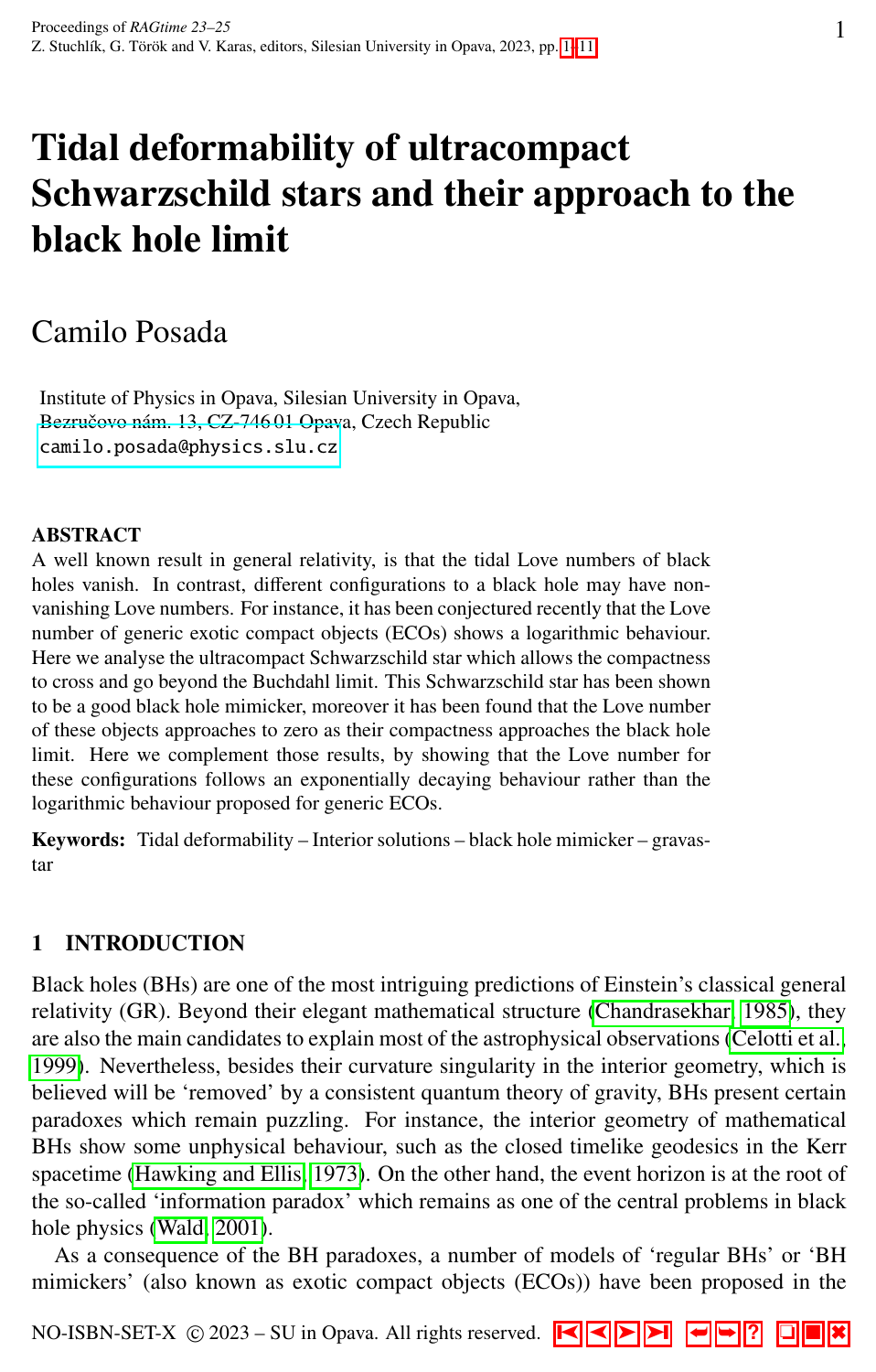literature (see e.g. [\(Cardoso and Pani, 2019\)](#page-9-3) and references therein). Regular BHs are constructed with different non-singular interiors, but in such a way that they reproduce the well-known geometries of BHs solutions in GR. For instance, the gravitational condensate star, or gravastar [\(Mazur and Mottola, 2001,](#page-9-4) [2004\)](#page-9-5), is composed of a non-singular de Sitter interior with negative pressure *p* = − $\epsilon$ , but with a positive vacuum energy  $\epsilon$  > 0, which is matched to the exterior Schwarzschild solution with  $p = \epsilon = 0$ . The 'gluing' of both geometries was done by introducing an infinitesimal thin-shell of ultra-stiff matter.

In connection with gravastars, [Mazur and Mottola](#page-9-6) [\(2015\)](#page-9-6) revisited the well known Schwarzschild's interior solution with uniform density, or *Schwarzschild star* (see e.g. [\(Glendenning, 2000\)](#page-9-7)). The Schwarzschild star manifests a divergence in the central pressure when its compactness reaches the Buchdahl bound  $M/R = 4/9$ . The importance of this limit relies on the fact that it is independent of the equation of state (EOS) of the configuration, as shown by [\(Buchdahl, 1959\)](#page-8-0), under the assumption of isotropic pressure, positive energy density and monotonically decreasing with the distance *r*. Thus the Schwarschild star represents a toy model which saturates the Buchdahl bound and should be considered as the limiting case of an ultra-stiff EOS; incidentally configurations with compactness higher than 4/9 have been usually assumed as unphysical.

Nevertheless, some interesting features become apparent when one considers the Schwarzschild star beyond the Buchdahl limit,  $R_S < R < (9/8)R_S$ , where  $R_S = 2M$ . First of all, the pole where the pressure is divergent moves out from the origin up to a surface of radius  $R_0 = 3R\sqrt{1 - (4/9)(R/M)} < R$ , and a regular interior region with negative pressure remains nositive in emerges naturally in the regime  $0 < r < R_0$ ; meanwhile the pressure remains positive in the region  $R_0 < r < R$ . In the limit when  $R_0 \rightarrow R_S^2$ , from below, and  $R \rightarrow R_S^4$ , from showe the ultracompact Schwarzschild star becomes essentially the gravastar proposed by above, the ultracompact Schwarzschild star becomes essentially the gravastar proposed by [Mazur and Mottola](#page-9-6) [\(2015\)](#page-9-6). It is important to remark that the Schwarzschild star *evades* the Buchdahl limit by having an anisotropic stress at the surface  $R_0$ . In the limiting case when  $R_0 = R = R<sub>S</sub>$ , the interior static de Sitter is matched to the exterior Schwarzschild geometry through a boundary layer located at their respective horizons  $R<sub>S</sub> = H$ , where *H* is related to the de Sitter energy density by  $\epsilon = 3H^2/(8\pi)$ . Furthermore, there is a discontinuity [*k*] in the surface gravities which produces a surface tension  $\tau = 1/(8\pi R_0)$  and incidentally a in the surface gravities which produces a surface tension  $\tau_s = 1/(8\pi R_s)$  and incidentally a δ-function stress tensor which replaces the BH horizon.

Some of the physical properties and observational signatures of the ultracompact Schwarzschild stars have been studied recently in the literature. For instance, a time dependent model was proposed by [Beltracchi and Gondolo](#page-8-1) [\(2019\)](#page-8-1). On the other hand, these configurations seem to be stable against radial oscillations [\(Posada and Chirenti, 2019\)](#page-10-1). The analysis of axial modes was carried out in [\(Konoplya et al., 2019\)](#page-9-8), where it was found that the Schwarzschild stars are stable against axial perturbations. Moreover, the Schwarzschild star can 'mimic' very well the gravitational wave response of a BH at  $l = 2$  and higher multipoles, because it approaches the Schwarzschild BH spectrum as close as possible. This is due to the fact that the null surface  $R_0$  provides the same boundary conditions for the quasi-normal modes as for the case of a BH. An extension to the anisotropic case using the minimal geometric deformation (MGD) was developed by [Ovalle et al.](#page-9-9) [\(2019\)](#page-9-9).

An early model for a slowly rotating ultracompact Schwarzschild star was proposed by [Posada](#page-10-2) [\(2017\)](#page-10-2) using the Hartle-Thorne framework [\(Hartle, 1967;](#page-9-10) [Hartle and Thorne, 1968\)](#page-9-11). However, the results reported there are marred by a wrong assumption, in the regime be-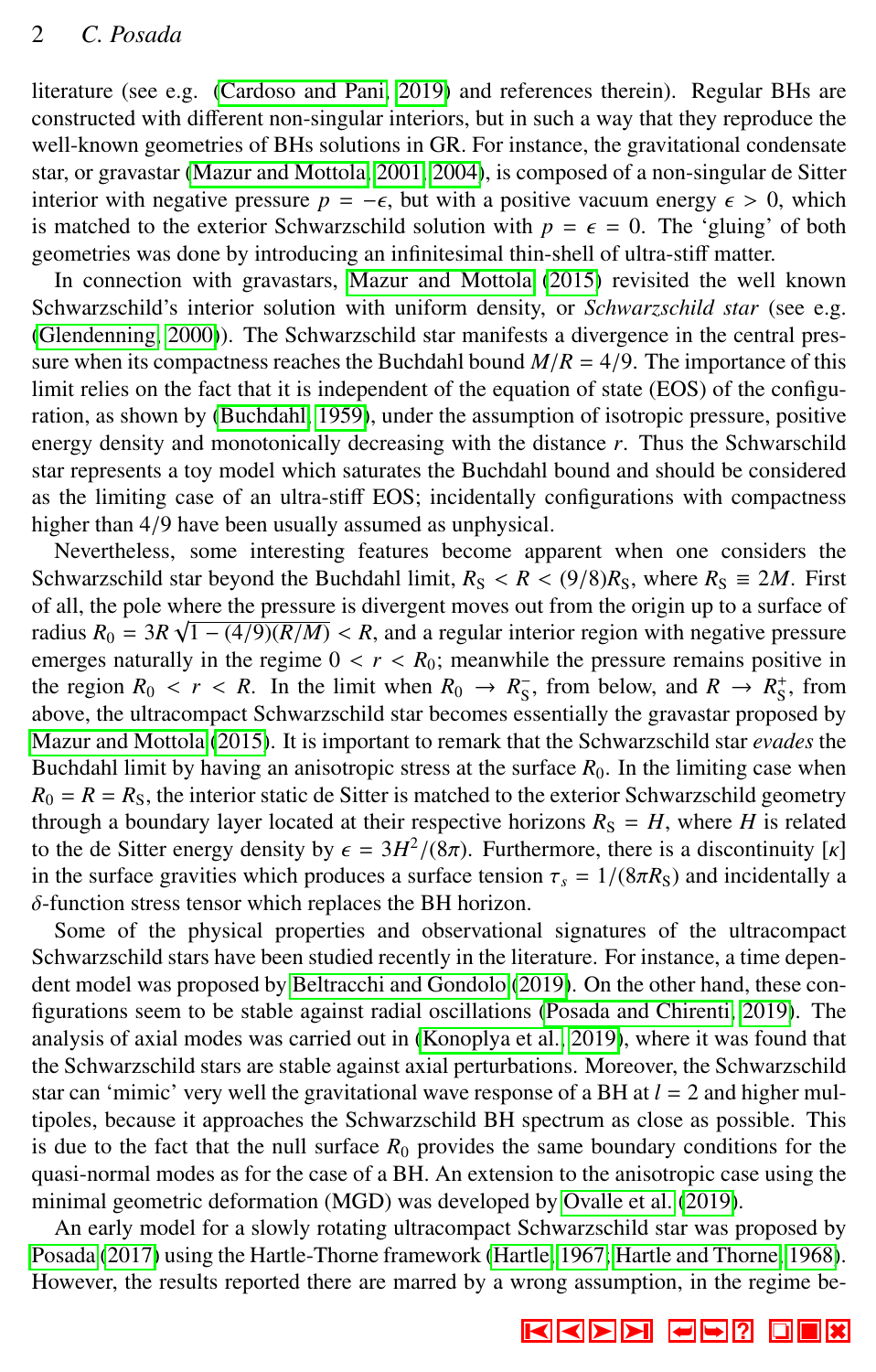yond the Buchdahl limit, after making a coordinate transformation. This proposal has been surpassed recently by [Beltracchi et al.](#page-8-2) [\(2021\)](#page-8-2) where they developed a model for a slowly rotating gravastar, to second order in the rotation. These authors found that the exterior metric to a slowly rotating gravastar is precisely that of the Kerr spacetime, therefore it's not possible to tell a gravastar from a Kerr BH by any observation, such as accretion disks processes or light ring images.

An alternative for, potentially, distinguishing ECOs from BHS is through their tidal deformability. A compelling result in GR is that the tidal Love numbers of Schwarzschild BHs is zero [\(Damour and Nagar, 2009;](#page-9-12) [Binnington and Poisson, 2009;](#page-8-3) [Hui et al., 2021;](#page-9-13) [Chia,](#page-9-14) [2021;](#page-9-14) [Charalambous et al., 2021;](#page-9-15) [Poisson, 2021\)](#page-9-16). On the other hand, it has been found that the Love numbers of general ECOs scale as  $k \sim 1/\log \xi$ , where  $\xi$  is a parameter which measures how much the object deviates from the BH geometry [\(Cardoso et al., 2017\)](#page-9-17). Recently [Chirenti et al.](#page-9-18) [\(2020\)](#page-9-18) studied the tidal Love number of ultracompact Schwarzschild stars, below and beyond the Buchdahl limit. These authors found that the Love number of these configurations tends to zero as the compactness approaches the BH limit. Thus, they concluded that the vanishing of the Love number is not a unique property of BHS, instead it's a consequence of the approach to the Schwarzschild limit.

In this paper we will review the main results of the tidal deformability of ultracompact Schwarzschild stars presented by [Chirenti et al.](#page-9-18) [\(2020\)](#page-9-18). As an addition to those results, we will show that the tidal Love number  $k_2$  for ultracompact Schwarzschild stars do not follow the  $1/\log \xi$  proposed by [\(Cardoso et al., 2017\)](#page-9-17), instead we found that  $k_2$  decays exponentially as a function of the compactness.

#### 2 TIDAL DEFORMABILITY

#### 2.1 General formulation

The tidal Love number quantifies the deformations of the quadrupole moments of a star induced by external fields, which are connected through the relation [\(Hinderer, 2008;](#page-9-19) [Damour](#page-9-12) [and Nagar, 2009\)](#page-9-12)

$$
Q_{ij} = -\frac{2k_2 R^5}{3} E_{ij} \equiv -\Lambda E_{ij} \,. \tag{1}
$$

where  $k_2$  is the Love number and  $\Lambda$  is the tidal deformability. It is conventional to introduce the dimensionless tidal deformability

$$
\bar{\Lambda} = \Lambda / M^5 = 2k_2 / (3C^5),\tag{2}
$$

here  $C \equiv M/R$  denotes the compactness of the configuration. Following [Damour and](#page-9-12) [Nagar](#page-9-12) [\(2009\)](#page-9-12), the unperturbed spacetime of a nonrotating star is described, generally, by the standard metric

$$
ds^{2} = -e^{\nu(r)}dt^{2} + e^{\lambda(r)}dr^{2} + r^{2}d\Omega^{2},
$$
\t(3)

<span id="page-2-0"></span>and the even-parity metric perturbation  $H = H_0 = H_2$  is governed by the following equation

$$
\frac{d^2H}{dr^2} + C_1(r)\frac{dH}{dr} + C_0(r)H = 0,
$$
\n(4)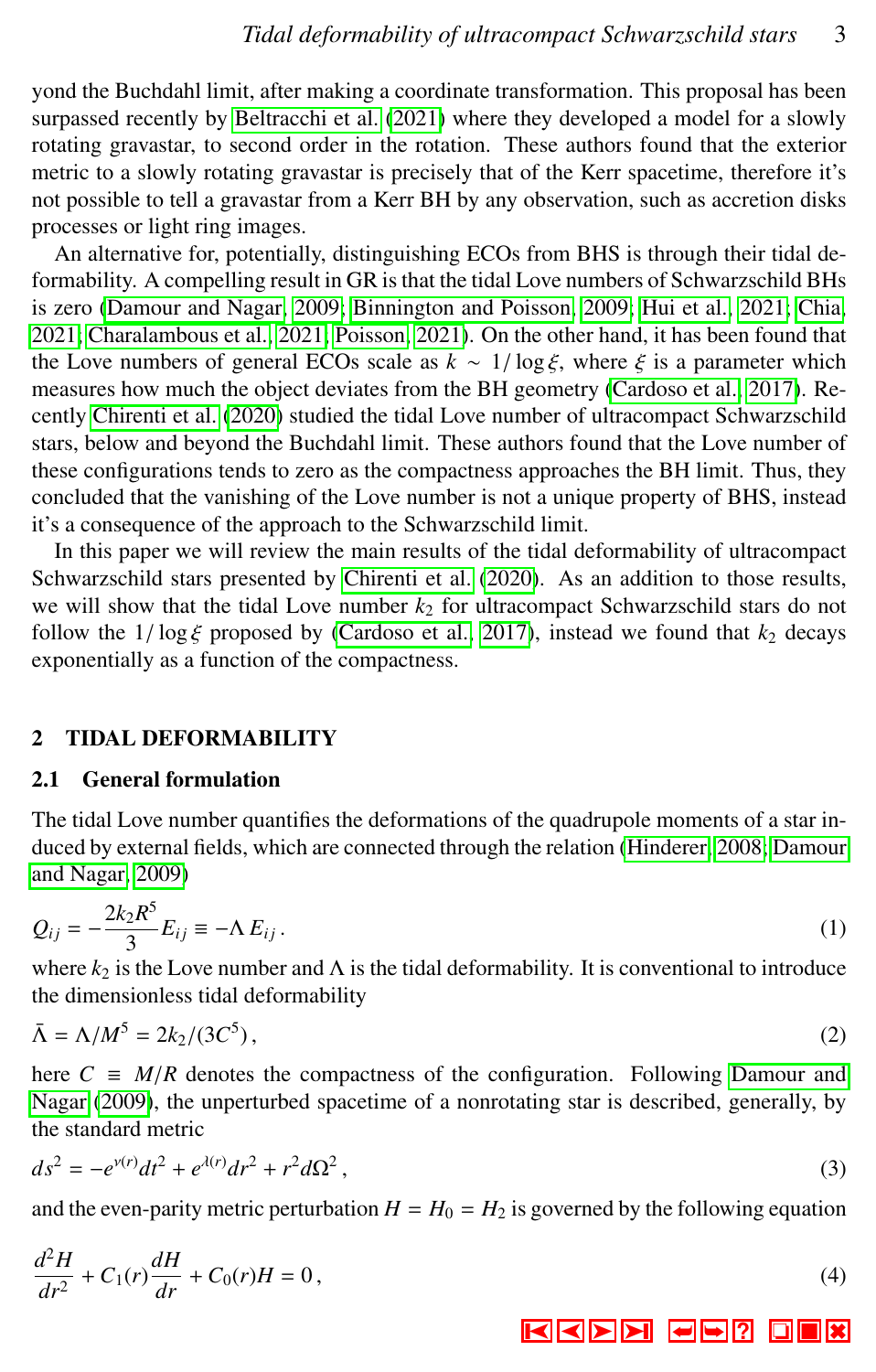## 4 *C. Posada*

<span id="page-3-2"></span>where the coefficients  $C_1$  and  $C_0$  are given by

$$
C_1(r) = \frac{2}{r} + e^{\lambda} \left[ \frac{2m}{r^2} + 4\pi r (p - \epsilon) \right],
$$
\n<sup>(5)</sup>

<span id="page-3-3"></span>
$$
C_0(r) = e^{\lambda} \left[ -\frac{l(l+1)}{r^2} + 4\pi(\epsilon + p)\frac{d\epsilon}{dp} + 4\pi(5\epsilon + 9p) \right] - \left(\frac{dv}{dr}\right)^2.
$$
 (6)

In order to simplify the form of the perturbation equation [\(4\)](#page-2-0), it is conventional to introduce the logarithmic derivative  $h(r) \equiv (r/H)dH/dr$ . Substituting  $h(r)$  into Eq. [\(4\)](#page-2-0), we obtain a Riccati-type equation in the form [Damour and Nagar](#page-9-12) [\(2009\)](#page-9-12)

<span id="page-3-1"></span>
$$
r\frac{dh}{dr} + h(h-1) + rC_1h + r^2C_0 = 0,
$$
\n(7)

with the regular solution near the origin,  $h(r) \approx l$ . Finally, the Love number  $k_2$  can be determined using the following expression

$$
k_2(C, h_R) = \frac{8}{5}(1 - 2C)^2 C^5 [2C(h_R - 1) - h_R + 2] \times \{2C[4(h_R + 1)C^4
$$
  
+  $(6h_R - 4)C^3 + (26 - 22h_R)C^2 + 3(5h_R - 8)C - 3h_R + 6]$   
+  $3(1 - 2C)^2 [2C(h_R - 1) - h_R + 2] \log(1 - 2C)]^{-1}$ . (8)

where  $h_R$  is the value of h at the surface  $r = R$ .

#### 2.2 Schwarzschild stars

In this section we discuss the homogeneous configurations with constant density. Although uniform density stars are only an approximation for a realistic compact object, they are useful toy models which are described by the Schwarzschild's interior solution [\(Glendenning,](#page-9-7) [2000\)](#page-9-7). Moreover, there are various reasons to considerer them in detail (see e.g. [Harrison](#page-9-20) [et al.](#page-9-20) [\(1965\)](#page-9-20)).

The tidal Love number for constant-density stars, or Schwarzschild stars, was studied by [\(Damour and Nagar, 2009;](#page-9-12) [Postnikov et al., 2010;](#page-10-3) [Chan et al., 2015\)](#page-9-21) and more recently by [\(Chirenti et al., 2020\)](#page-9-18). The details of the computation were discussed in these papers so we refer the reader to those works.

The interior Schwarzschild solution describes a configuration of constant energy density  $\epsilon$ . For convenience, it can be written in terms of the auxiliary function *y* [\(Chandrasekhar](#page-9-22) [and Miller, 1974;](#page-9-22) [Posada and Chirenti, 2019;](#page-10-1) [Chirenti et al., 2020\)](#page-9-18) defined as

$$
y^{2} = 1 - \left(\frac{r}{\alpha}\right)^{2}, \text{ with } \alpha^{2} = \frac{3}{8\pi\epsilon} \equiv \frac{R^{3}}{R_{S}},
$$
\n
$$
\text{where } R \text{ is the radius of the star and } R_{S} \equiv 2M \text{ is the Schwarzschild radius. The function}
$$

<span id="page-3-0"></span>*y* is defined in the range  $[1, y_1]$  where  $y_1 \equiv y(R)$  is the corresponding value at the surface. The interior metric functions are given by

$$
e^{\nu} = \frac{1}{4}(3y_1 - y)^2
$$
 and  $e^{\lambda} = \frac{1}{y^2}$ , (10)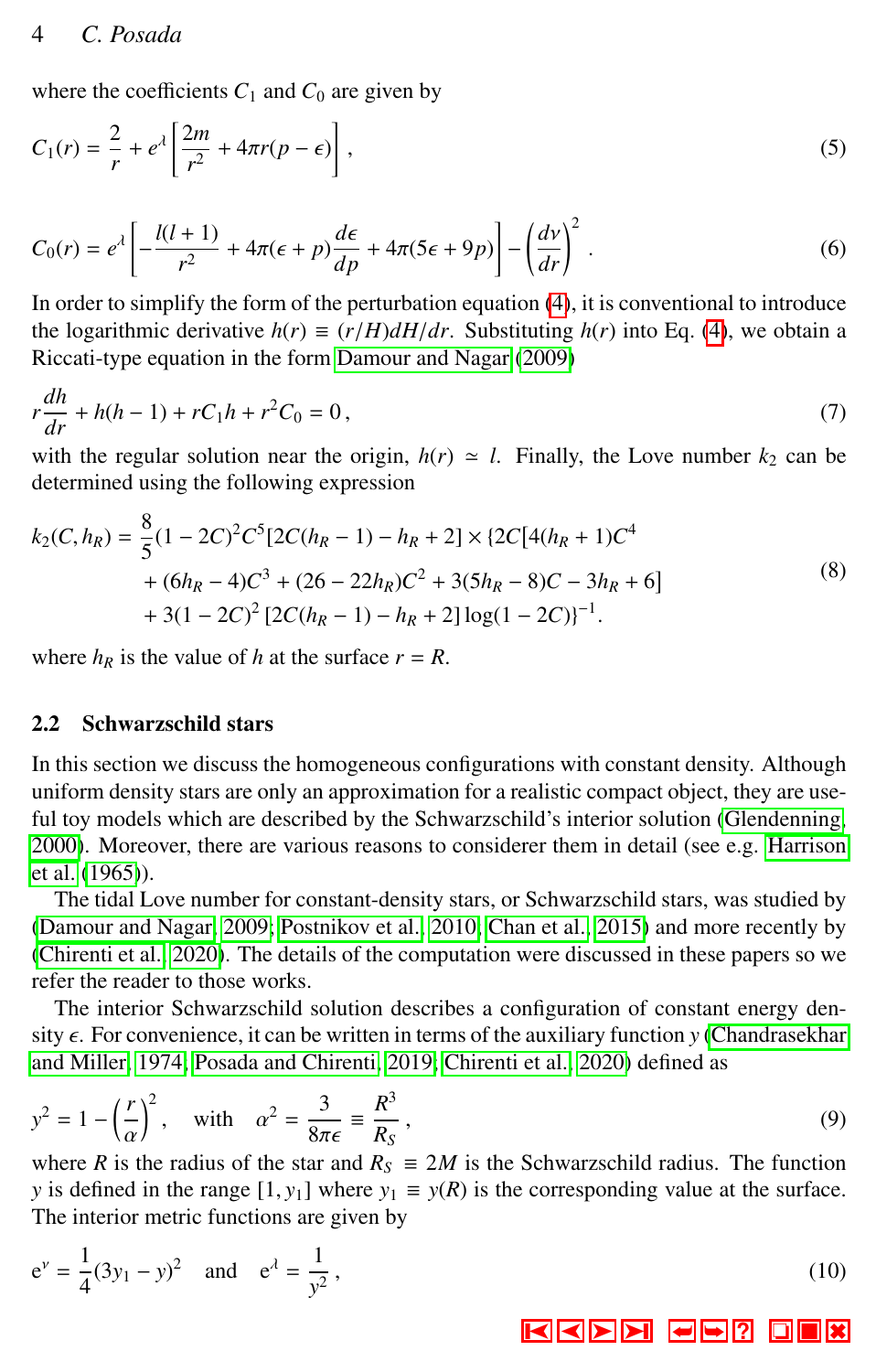<span id="page-4-0"></span>which match continuously, at the surface  $r = R$ , with the exterior Schwarzschild solution. The pressure  $p$  in the interior is found to be

$$
p = \epsilon \left(\frac{y - y_1}{3y_1 - y}\right),\tag{11}
$$

which vanishes at the surface  $r = R$ . The central pressure diverges when the compactness reaches the Buchdahl bound  $M/R = 4/9$  [\(Buchdahl, 1959\)](#page-8-0).

<span id="page-4-3"></span>It is convenient to introduce a new coordinate *x* given by [\(Chandrasekhar and Miller,](#page-9-22) [1974\)](#page-9-22)

$$
x \equiv 1 - y = 1 - \sqrt{1 - \left(\frac{r}{\alpha}\right)^2},\tag{12}
$$

which is defined in the range  $[0, x_1]$  where  $x_1 = 1 - y_1 \equiv x(R)$ , which depends on the compactness. The interior metric functions (10) take the form compactness. The interior metric functions [\(10\)](#page-3-0) take the form

<span id="page-4-4"></span>
$$
e^{v(x)} = \frac{1}{4}(k+x)^2
$$
, and  $e^{\lambda(x)} = \frac{1}{(1-x)^2}$ , (13)

<span id="page-4-1"></span>and the pressure [\(11\)](#page-4-0) reads now

$$
p = \epsilon \left( \frac{1 - x - y_1}{\kappa + x} \right),\tag{14}
$$

where the constant  $\kappa$  is defined as

$$
\kappa \equiv 3y_1 - 1 \,. \tag{15}
$$

Note that  $\kappa > 0$  when  $C < 4/9$ , and,  $-1 < \kappa \le 0$  in the regime beyond Buchdahl. Note that Eq. [\(14\)](#page-4-1), has a regular singular point at  $x_0 = -\kappa$ . The careful analysis of this singularity, for the computation of the Love number, was done in [\(Chirenti et al., 2020\)](#page-9-18) so we refer the reader to that paper for more details.

The same singular point appears when one considers the extension of the ultracompact Schwarzschild star, to slow rotation, using the equations derived by Hartle [\(Chandrasekhar](#page-9-22) [and Miller, 1974;](#page-9-22) [Posada, 2017\)](#page-10-2). However, the results presented by [Posada](#page-10-2) [\(2017\)](#page-10-2) are marred after assuming, wrongly, an absolute value of  $\kappa$  when the compactness goes beyond the Buchdahl limit  $<sup>1</sup>$  $<sup>1</sup>$  $<sup>1</sup>$ .</sup>

# 3 TIDAL DEFORMABILITY OF ULTRACOMPACT SCHWARZSCHILD **STARS**

In this section we summarise the results of the tidal deformability of ultracompact Schwarschild stars reported by [Chirenti et al.](#page-9-18) [\(2020\)](#page-9-18). We used the transformation [\(12\)](#page-4-3)

<span id="page-4-2"></span><sup>1</sup> The author acknowledges Emil Mottola and Philip Beltracchi for calling his attention to this point.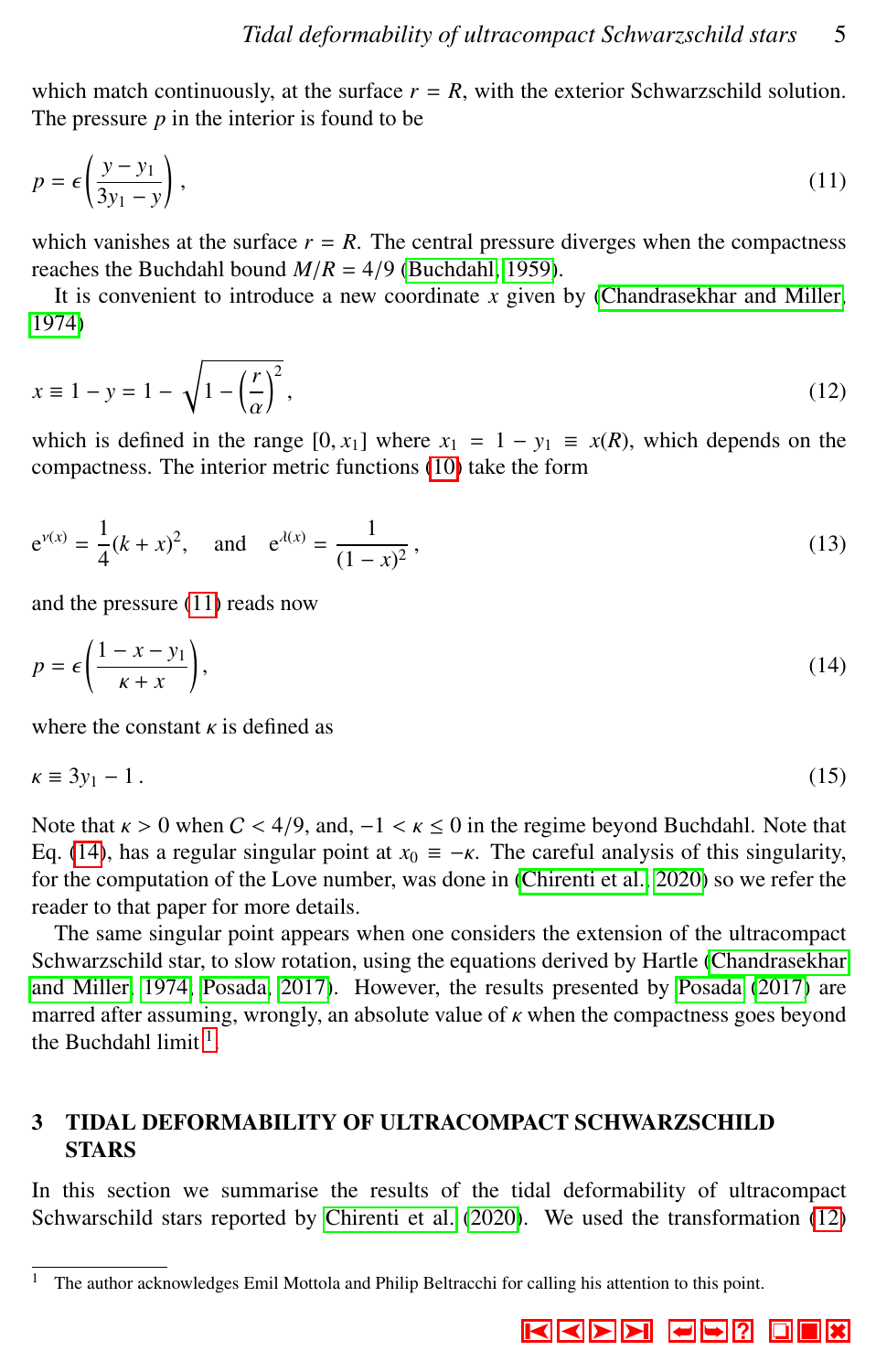# 6 *C. Posada*

in the perturbation equation [\(7\)](#page-3-1), which facilitates the computation when the compactness goes beyond the Buchdahl bound. Profiles of the solutions to the perturbation equation, for certain values of the compactness, are presented in Figs. 1 and 2 in [\(Chirenti et al.,](#page-9-18) [2020\)](#page-9-18). Of particular interest is the value of  $k_2$  at the Buchdahl limit which was found to be  $\kappa_2^{\text{Buch}} = 0.0017103$ , which is in excellent agreement with the result reported by [Damour](#page-9-12)<br>and Nagar (2009) [and Nagar](#page-9-12) [\(2009\)](#page-9-12).

The value of  $k_2$  is computed in the following way; the structure equations [\(13\)](#page-4-4)–[\(14\)](#page-4-1) are substituted into the coefficients [\(5\)](#page-3-2) and [\(6\)](#page-3-3), which consequently determine Eq. [\(7\)](#page-3-1). Given the condition at the origin  $h(r) = l$ , one solves numerically Eq. [\(7\)](#page-3-1) for  $h(r)^{-}$ , in the interior of the star, from the center (or, rather some cutoff value,  $r_0 = 10^{-7}$ ), outwards up to the surface  $r = R$ . Some care must be taken here regarding the constant density condition. Note that Eq. [\(6\)](#page-3-3) contains a term in the form  $(\epsilon + p)(d\epsilon/dp)$  which vanishes in the limit  $\epsilon$  = constant. Given the discontinuity of the density at the surface, this term contributes a  $\delta$  – function which must be taken into account to obtain  $h^+_{R}$  (see the discussion in [\(Damour](#page-9-12)<br>and Nagar, 2009; Postnikov et al. 2010)). This correction is given by [and Nagar, 2009;](#page-9-12) [Postnikov et al., 2010\)](#page-10-3)). This correction is given by

$$
h_R^+ = h_R^- - \left(\frac{4\pi R^3 \epsilon}{M}\right)^-
$$
\n(16)

which gives,

 $h_R^+ = h_R^ R_R^-$  − 3 (17)

In Fig. [1](#page-6-0) we show the profile of the tidal Love number  $k_2$ , as a function of the compactness *<sup>M</sup>*/*R*, for Schwarzschild stars below and beyond the Buchdahl limit [\(Chirenti](#page-9-18) [et al., 2020\)](#page-9-18). The inset shows a zoom of the region near the Buchdahl limit up to the Schwarzschild radius. The results of  $k_2$  for  $C \leq 4/9$  are in very good agreement with those reported by [Damour and Nagar](#page-9-12)  $(2009)$ . Note how  $k_2$  approaches continuously to zero as the compactness approaches the Schwarzschild limit. Stars with compactness bigger than 4/9 show a region of negative pressure in the interval  $x \in [0, x_0]$  with  $x_0 = -\kappa$ . In the limit when  $C \rightarrow 1/2$  from above, and  $x_0 \rightarrow x_1$  from below, the central region of negative pressure covers the whole interior of the star. Thus, in this limit, the ultracompact Schwarzschild star becomes essentially the gravastar [\(Mazur and Mottola, 2015\)](#page-9-6).

Note the striking 'quenching', in three orders of magnitude, of the tidal Love number, for ultracompact Schwarzschild stars, from 0.75, for  $C \rightarrow 0$ , to 0.0017103 at the Buchdahl bound, and the subsequent approach to zero as the compactness approaches 1/2. This rapid quenching of  $k_2$  clearly indicates that these configurations do not follow the logarithmic behaviour suggested by [Cardoso et al.](#page-9-17) [\(2017\)](#page-9-17) as a 'generic feature' of ECOs with an exterior geometry arbitrarily close to the BH geometry. To see this, in Fig. [2](#page-7-0) we show the same results shown in Fig. [1](#page-6-0) but we also include the fit which we model as an exponentially decaying function in the form

$$
k_2 = a \left[ 1 - e^{-b(C - 0.5)} \right] + d,\tag{18}
$$

where the fitted coefficients are shown in the label of Fig. [2.](#page-7-0) We found that the R-squared value for this fitting model is  $R^2 = 0.999429$ , which shows that the exponentially decaying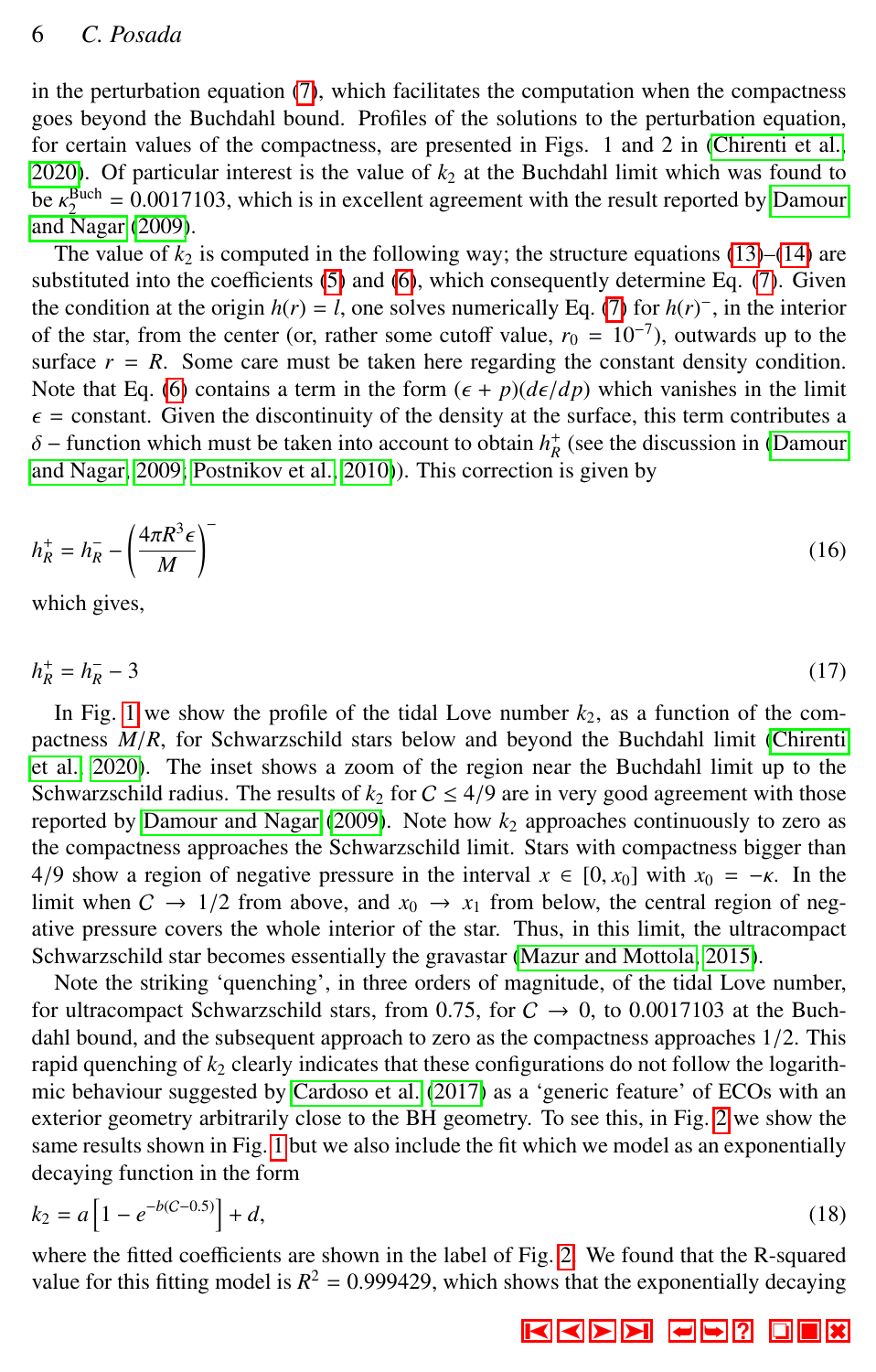

<span id="page-6-0"></span>**Figure 1.** Tidal Love number  $k_2$ , as a function of the compactness, for Schwarzschild stars below and beyond the Buchdahl limit. Note how  $k_2$  approaches smoothly and continuously to zero, as the compactness approaches the Schwarzschild limit (figure adapted from [\(Chirenti et al., 2020\)](#page-9-18)).

model is a good one. Note that in reference [\(Chirenti et al., 2020\)](#page-9-18) this fitting was overlooked so here we are complementing those results.

Finally in Fig. [3](#page-8-4) we show in log-scale the tidal Love number, as a function of the compactness, and we also include the Post-Minkowskian (PM) expansion for constant density stars introduced by [Chan et al.](#page-9-21) [\(2015\)](#page-9-21). Note that for configurations with low compactness (Newtonian limit), the PM approximation is in good agreement with our results. However, when the compactness approaches the Buchdahl limit, the differences between both results increase. This difference is expected considering that near the Buchdahl limit we are entering into the strong gravity zone, thus the PM expansion is not a good approximation; in the strong gravity regime we require the full general relativistic computation. In reference [\(Chirenti et al., 2020\)](#page-9-18), figure 4 shows a similar log-scale for  $k_2$ , together with the PM approximation. After the publication of that paper, the author found that the plot is marred due to a typo in the PM expansion. However, this error does not affect the results of  $k_2$ .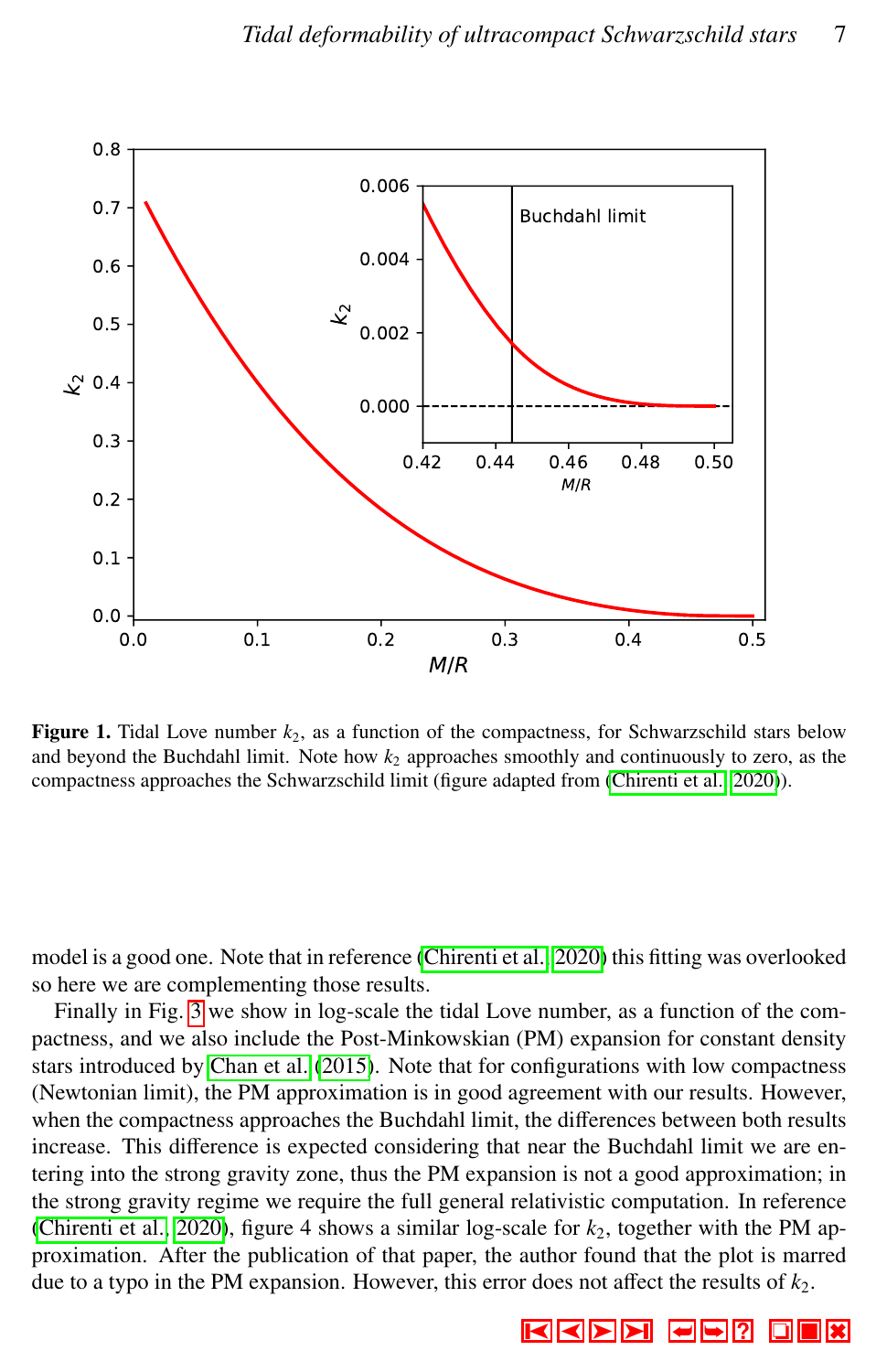

<span id="page-7-0"></span>Figure 2. Same results as in Fig. [1,](#page-6-0) but we also present the fit in a black solid curve. We consider an exponentially decaying model in the form:  $a \left[1 - e^{-b(C-0.5)}\right] + d$ . The corresponding coefficients are shown in the label.

# 4 DISCUSSION

The Schwarzschild interior solution with constant density, or Schwarzschild star, remains as an interesting and simple example of an exact solution to Einstein's equations for a perfect fluid. One of the most remarkable features of this model, only discovered recently, is that it allows for the compactness to cross beyond the Buchdahl limit. Moreover, these configurations can approach arbitrarily close the Schwarzschild radius where they become essentially the gravastar.

It has been found that the Love number  $k_2$  of the ultracompact Schwarzschild stars is a smooth and continuous function of the compactness, and it approaches zero as the compactness approaches the BH limit 1/2. Thus, one can conclude that the result  $k_2 \rightarrow 0$  is not an exclusive property of BHs, but rather a consequence of the compactness approaching the Schwarzschild limit.

We found that the Love number, of ultracompact Schwarzschild stars, does not follows the logarithmic behaviour conjectured by [\(Cardoso et al., 2017\)](#page-9-17) for generic ECOs. Instead, we found that  $k_2$  decreases rapidly with compactness, following an exponentially decaying behaviour. Therefore, we believe that the conclusions drawn by [\(Cardoso et al., 2017\)](#page-9-17), regarding the behaviour of  $k_2$  for ECOS, are too restrictive considering that they studied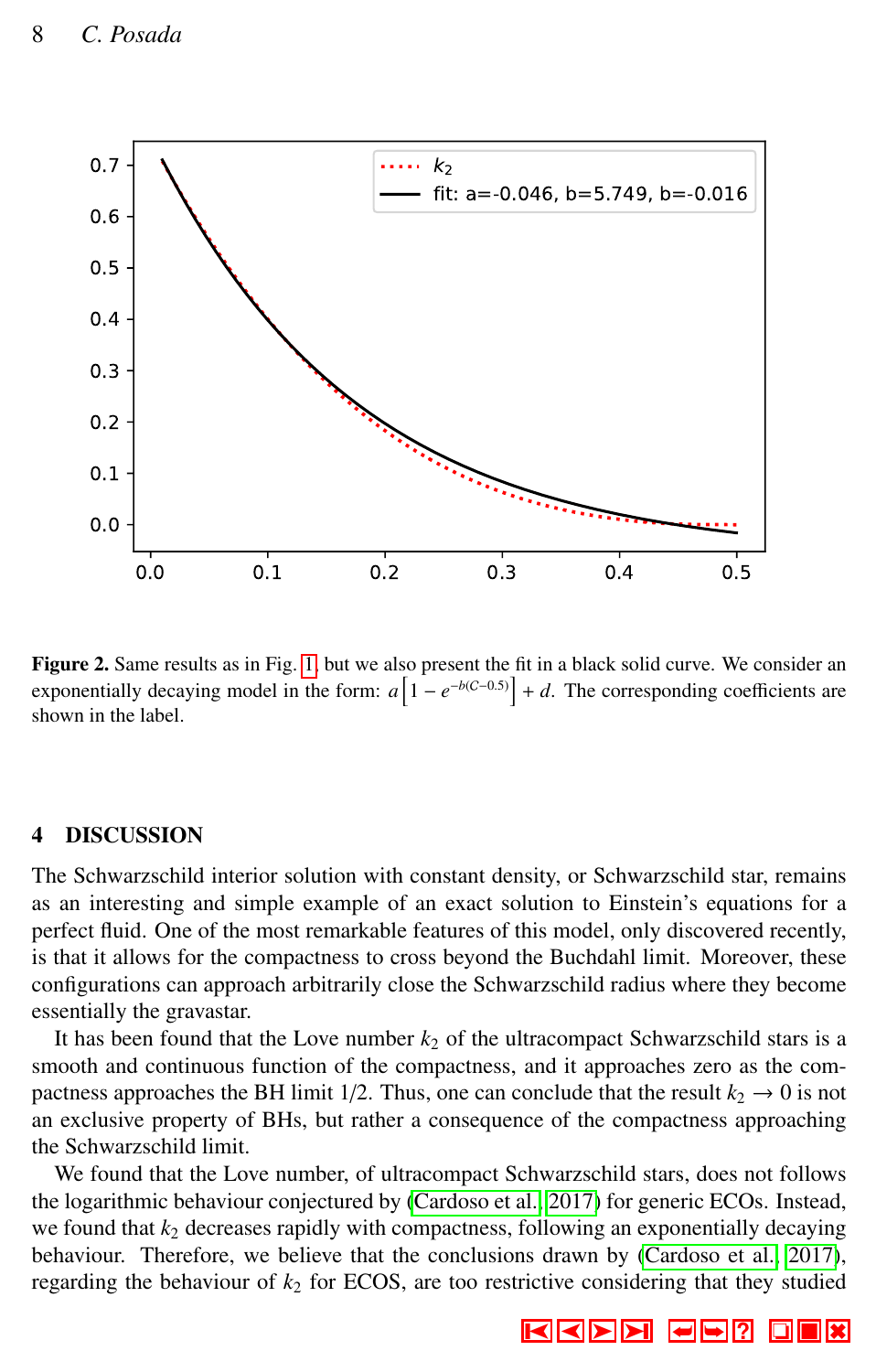

<span id="page-8-4"></span>Figure 3. Same as Fig. [1,](#page-6-0) but in log-scale to emphasize the approach to the Schwarzschild limit. For comparison, we also show the Post-Minkowskian approximation for constant density stars presented in [\(Chan et al., 2015\)](#page-9-21). In the Newtonian limit both approaches are in good agreement. In the strong gravity zone, near the Buchdahl limit, the deviations start to grow as expected.

only 4 types of ECOs, namely, thin-shell gravastar, boson stars, wormholes and some kind of anisotropic stars.

#### ACKNOWLEDGEMENTS

The author acknowledges the support of the Institute of Physics in Opava and its Research Centre for Theoretical Physics and Astrophysics.

# **REFERENCES**

<span id="page-8-1"></span>Beltracchi, P. and Gondolo, P. (2019), An exact time-dependent interior Schwarzschild solution, *Phys. Rev. D*, 99(8), p. 084021, arXiv: [1902.07827](http://www.arxiv.org/abs/1902.07827).

<span id="page-8-2"></span>Beltracchi, P., Gondolo, P. and Mottola, E. (2021), Slowly rotating gravastars, arXiv: [2107.00762](http://www.arxiv.org/abs/2107.00762).

<span id="page-8-3"></span>Binnington, T. and Poisson, E. (2009), Relativistic theory of tidal Love numbers, *Phys. Rev. D*, 80, p. 084018, arXiv: [0906.1366](http://www.arxiv.org/abs/0906.1366).

<span id="page-8-0"></span>Buchdahl, H. A. (1959), General Relativistic Fluid Spheres, *Phys. Rev.*, 116, pp. 1027–1034.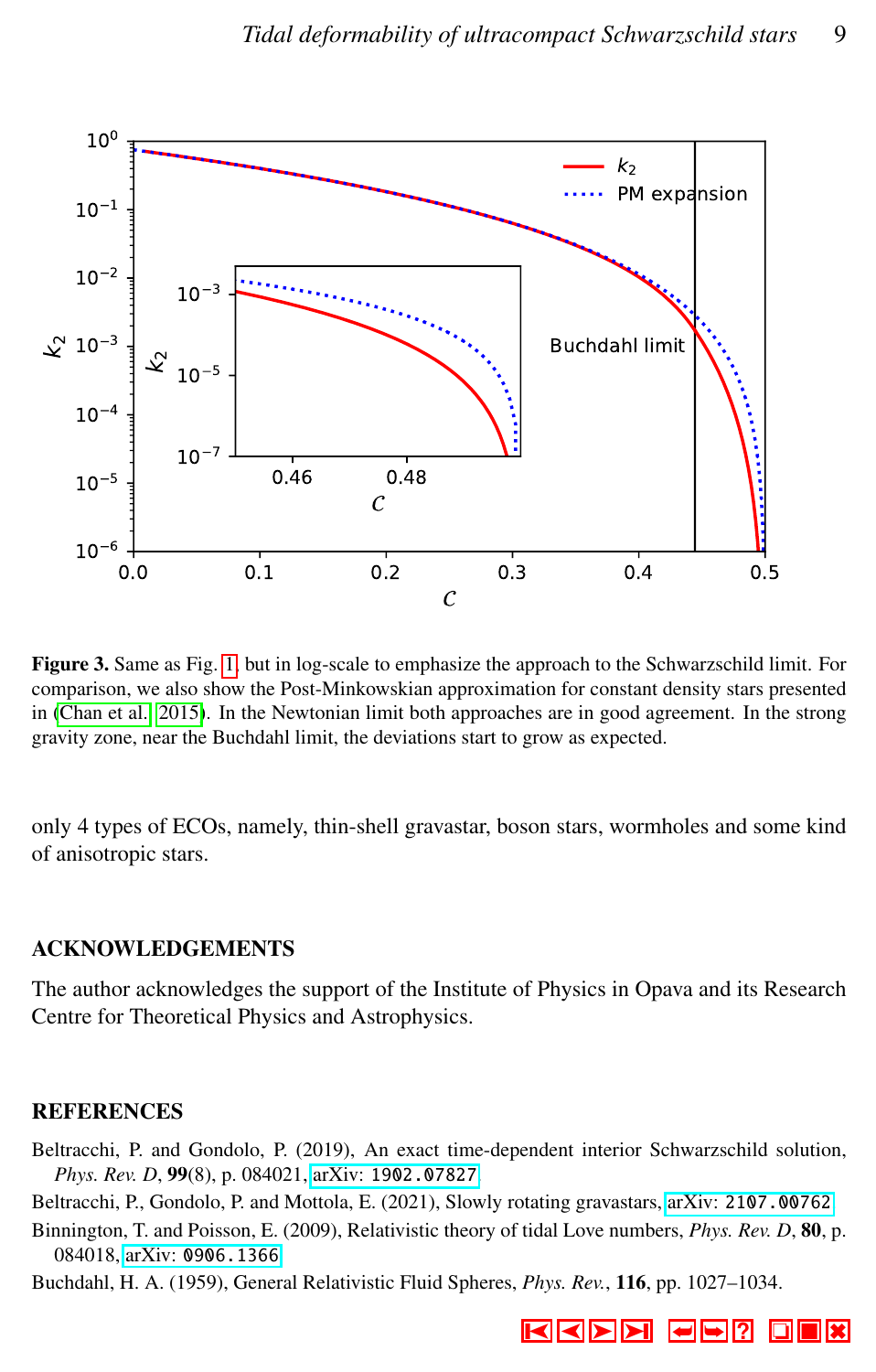- <span id="page-9-17"></span>Cardoso, V., Franzin, E., Maselli, A., Pani, P. and Raposo, G. (2017), Testing strong-field gravity with tidal Love numbers, *Phys. Rev. D*, 95(8), p. 084014, [Addendum: Phys.Rev.D 95, 089901 (2017)], arXiv: [1701.01116](http://www.arxiv.org/abs/1701.01116).
- <span id="page-9-3"></span>Cardoso, V. and Pani, P. (2019), Testing the nature of dark compact objects: a status report, *Living Rev. Rel.*, 22(1), p. 4, arXiv: [1904.05363](http://www.arxiv.org/abs/1904.05363).
- <span id="page-9-1"></span>Celotti, A., Miller, J. C. and Sciama, D. W. (1999), Astrophysical evidence for the existence of black holes: Topical review, *Class. Quant. Grav.*, **16**, p. A3, arXiv: [astro-ph/9912186](http://www.arxiv.org/abs/astro-ph/9912186).
- <span id="page-9-21"></span>Chan, T. K., Chan, A. P. O. and Leung, P. T. (2015), I-Love relations for incompressible stars and realistic stars, *Phys. Rev.*, D91(4), p. 044017, arXiv: [1411.7141](http://www.arxiv.org/abs/1411.7141).
- <span id="page-9-0"></span>Chandrasekhar, S. (1985), *The mathematical theory of black holes*, Oxford University Press.
- <span id="page-9-22"></span>Chandrasekhar, S. and Miller, J. C. (1974), On slowly rotating homogeneous masses in general relativity, *Mon. Not. Roy. Astron. Soc.*, 167, p. 63.
- <span id="page-9-15"></span>Charalambous, P., Dubovsky, S. and Ivanov, M. M. (2021), On the Vanishing of Love Numbers for Kerr Black Holes, *JHEP*, 05, p. 038, arXiv: [2102.08917](http://www.arxiv.org/abs/2102.08917).
- <span id="page-9-14"></span>Chia, H. S. (2021), Tidal deformation and dissipation of rotating black holes, *Phys. Rev. D*, 104(2), p. 024013, arXiv: [2010.07300](http://www.arxiv.org/abs/2010.07300).
- <span id="page-9-18"></span>Chirenti, C., Posada, C. and Guedes, V. (2020), Where is Love? Tidal deformability in the black hole compactness limit, *Class. Quant. Grav.*, 37(19), p. 195017, arXiv: [2005.10794](http://www.arxiv.org/abs/2005.10794).
- <span id="page-9-12"></span>Damour, T. and Nagar, A. (2009), Relativistic tidal properties of neutron stars, *Phys. Rev.*, D80, p. 084035, arXiv: [0906.0096](http://www.arxiv.org/abs/0906.0096).
- <span id="page-9-7"></span>Glendenning, N. K. (2000), *Compact stars: Nuclear physics, particle physics, and general relativity*, Springer, 2nd. edition.
- <span id="page-9-20"></span>Harrison, B. K., Thorne, K. S., Wakano, M. and Wheeler, J. A. (1965), *Gravitation theory and gravitational collapse*, The University of Chicago Press.
- <span id="page-9-10"></span>Hartle, J. B. (1967), Slowly rotating relativistic stars. 1. Equations of structure, *Astrophys. J.*, 150, pp. 1005–1029.
- <span id="page-9-11"></span>Hartle, J. B. and Thorne, K. S. (1968), Slowly Rotating Relativistic Stars. II. Models for Neutron Stars and Supermassive Stars, *Astrophys. J.*, 153, p. 807.
- <span id="page-9-2"></span>Hawking, S. W. and Ellis, G. F. R. (1973), *The Large Scale Structure of Space-Time*, Cambridge Monographs on Mathematical Physics, Cambridge University Press.
- <span id="page-9-19"></span>Hinderer, T. (2008), Tidal Love numbers of neutron stars, *Astrophys. J.*, 677, pp. 1216–1220, [arXiv:](http://www.arxiv.org/abs/0711.2420) [0711.2420](http://www.arxiv.org/abs/0711.2420).
- <span id="page-9-13"></span>Hui, L., Joyce, A., Penco, R., Santoni, L. and Solomon, A. R. (2021), Static response and Love numbers of Schwarzschild black holes, *JCAP*, 04, p. 052, arXiv: [2010.00593](http://www.arxiv.org/abs/2010.00593).
- <span id="page-9-8"></span>Konoplya, R. A., Posada, C., Stuchlík, Z. and Zhidenko, A. (2019), Stable Schwarzschild stars as black-hole mimickers, *Phys. Rev. D*, 100(4), p. 044027, arXiv: [1905.08097](http://www.arxiv.org/abs/1905.08097).
- <span id="page-9-4"></span>Mazur, P. O. and Mottola, E. (2001), Gravitational condensate stars: An alternative to black holes, arXiv: [gr-qc/0109035](http://www.arxiv.org/abs/gr-qc/0109035).
- <span id="page-9-5"></span>Mazur, P. O. and Mottola, E. (2004), Gravitational vacuum condensate stars, *Proc. Nat. Acad. Sci.*, 101, pp. 9545–9550, arXiv: [gr-qc/0407075](http://www.arxiv.org/abs/gr-qc/0407075).
- <span id="page-9-6"></span>Mazur, P. O. and Mottola, E. (2015), Surface tension and negative pressure interior of a non-singular 'black hole', *Class. Quant. Grav.*, 32(21), p. 215024, arXiv: [1501.03806](http://www.arxiv.org/abs/1501.03806).
- <span id="page-9-9"></span>Ovalle, J., Posada, C. and Stuchlík, Z. (2019), Anisotropic ultracompact Schwarzschild star by gravitational decoupling, *Class. Quant. Grav.*, 36(20), p. 205010, arXiv: [1905.12452](http://www.arxiv.org/abs/1905.12452).
- <span id="page-9-16"></span>Poisson, E. (2021), Tidally induced multipole moments of a nonrotating black hole vanish to all post-Newtonian orders, *Phys. Rev. D*, 104(10), p. 104062, arXiv: [2108.07328](http://www.arxiv.org/abs/2108.07328).